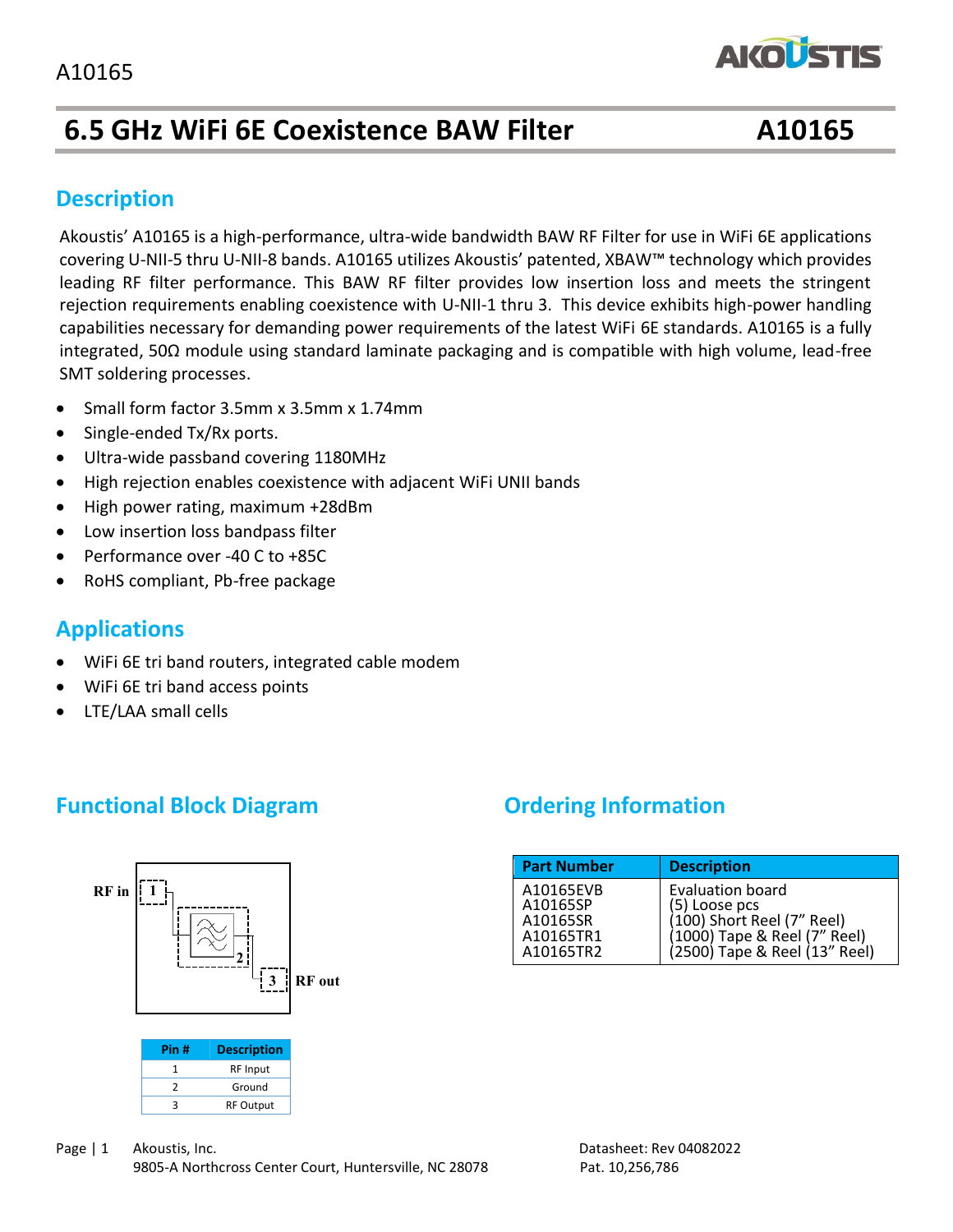

#### **Absolute Maximum Ratings**

| <b>Parameter</b>           | <b>Conditions</b>                                           |                         |
|----------------------------|-------------------------------------------------------------|-------------------------|
| <b>Storage Temperature</b> |                                                             | -40 to 125 $^{\circ}$ C |
| <b>Input Power</b>         | Singal: OFDM MCS0, 20 MHz, PAR 10dB<br>Temp: $85^{\circ}$ C | $+30$ dBm               |

A combination of AMR conditions may result in damage to the device

#### **Operating Parameters (Temp = -40°C to +85°C unless otherwise noted)**

| <b>Parameter</b>           | <b>Conditions</b>               | <b>Units</b> | Min.       | Typ.        | Max.        |
|----------------------------|---------------------------------|--------------|------------|-------------|-------------|
| <b>Pass bandwidth</b>      |                                 | <b>MHz</b>   | 5945       | 6535        | 7125        |
| <b>Insertion Loss</b>      | $5945 - 7125$ MHz               | dB           |            | $1.7^{(1)}$ | $3.8^{(2)}$ |
|                            |                                 |              |            |             | $3.0^{(3)}$ |
| <b>Amplitude Variation</b> | $5945 - 7125$ MHz               | dB           |            | $1.9^{(2)}$ | $2.2^{(2)}$ |
|                            | $30 - 1000$ MHz                 | dB           | 41         | 45          |             |
|                            | $1000 - 3300$ MHz               | dB           | 20         | 22          |             |
|                            | $3300 - 4000$ MHz               | dB           | 12         | 14          |             |
|                            | $5170 - 5330$ MHz               | dB           | $43^{(2)}$ | $48^{(1)}$  |             |
|                            |                                 |              | $46^{(3)}$ |             |             |
| <b>Attenuation</b>         | $5330 - 5490$ MHz               | dB           | $42^{(2)}$ | $49^{(1)}$  |             |
|                            |                                 |              | $44^{(3)}$ |             |             |
|                            | 5490 - 5730 MHz                 | dB           | $44^{(2)}$ | $51^{(1)}$  |             |
|                            |                                 |              | $45^{(3)}$ |             |             |
|                            | $5735 - 5815$ MHz               | dB           | $43^{(2)}$ | $50^{(1)}$  |             |
|                            | $5815 - 5835$ MHz               | dB           | $41^{(2)}$ | $46^{(1)}$  |             |
|                            | 8500 - 12000 MHz                | dB           | 13         | 14          |             |
| <b>Return Loss</b>         | $5945 - 7125$ MHz               |              | 10         | $15^{(1)}$  |             |
| <b>Load Impedance</b>      |                                 | Ω            |            | 50          |             |
| <b>Power Handling</b>      | OFDM, MCS0, 20 MHz,<br>PAR 10dB | dBm          |            |             | 28          |

Note:

1. Averaged over specified frequency at room temperature

2. Averaged over 20MHz channel

3. Averaged over 160MHz channel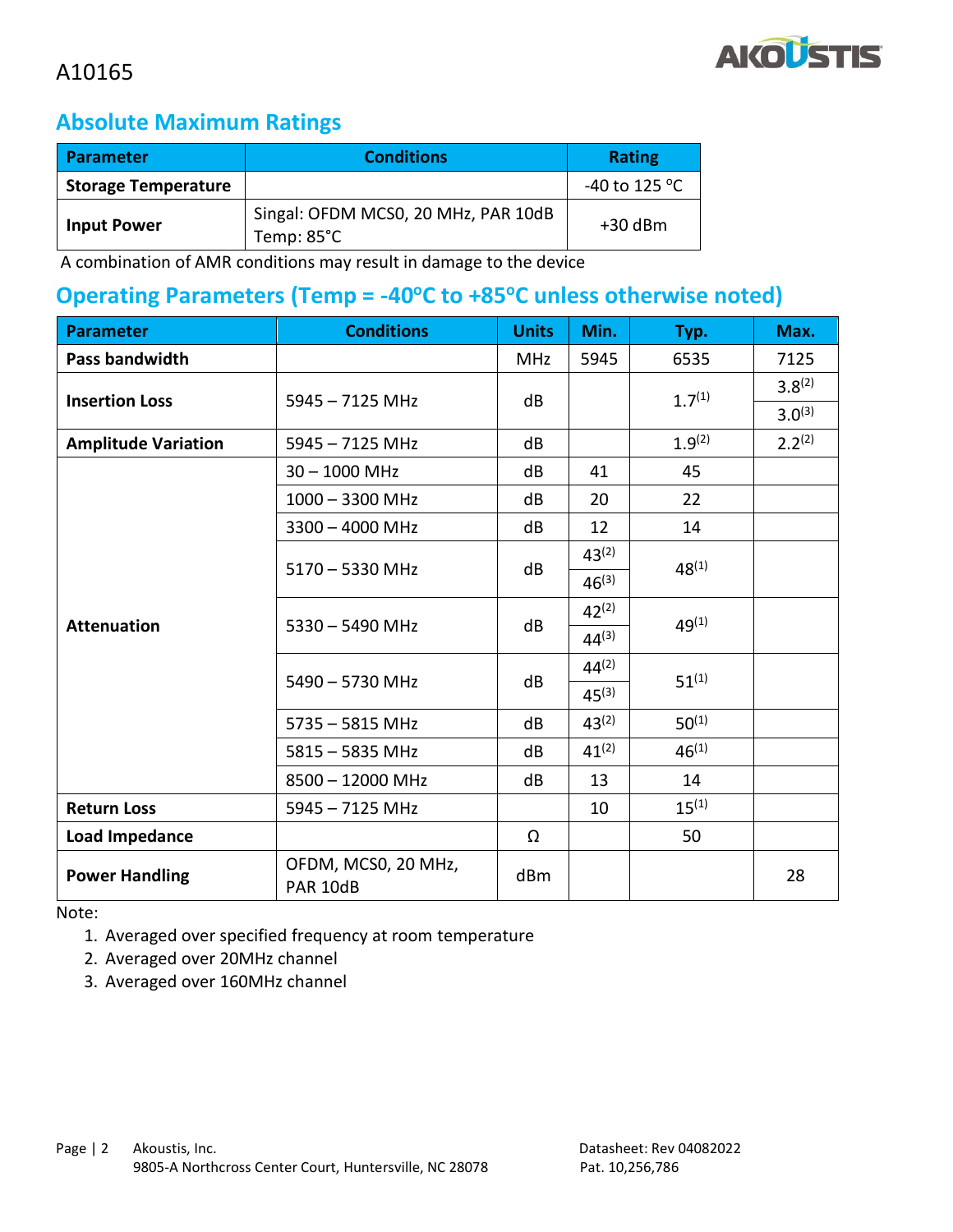

# **EVB Schematic & Layout**

| AA3 3535-412-A04-2-1<br>$\bullet$<br>$94Y - 0$<br>4621<br><b>5N.</b><br>RF Out<br><b><i><u>REBOORE</u></i></b><br>0.0.0<br><b>.</b><br><b>COMPOS</b><br><b><i><u>PROTECT</u>OR</i></b><br>16F<br>0000000000000<br>004<br><br>.<br><b>RF In<sup>C</sup>TTM 2</b><br>334316-01<br><b>AIGUSTIS</b> | RF Input                                                                                                                                  | 3<br>1<br>A10165<br>$\overline{2}$ | RF Output |
|-------------------------------------------------------------------------------------------------------------------------------------------------------------------------------------------------------------------------------------------------------------------------------------------------|-------------------------------------------------------------------------------------------------------------------------------------------|------------------------------------|-----------|
| $\bigcirc$<br>∩                                                                                                                                                                                                                                                                                 | 0000000<br>0000000<br>$0 0 0 0 0 0 0 0$<br>0000000<br>$0000000000$<br>$00000000000$<br>0000000<br>$0 0 0 0 0 0 0 0$<br>0000000<br>0000000 |                                    |           |

Note:

- 1) Center ground pad vias 6mil diameter
- 2) RF ground vias 10mil diameter

#### **Bill of Materials**

| <b>Reference Des.</b> | <b>Value</b> | <b>Description</b>  | <b>Manufacturer</b> | <b>Part Number</b> |
|-----------------------|--------------|---------------------|---------------------|--------------------|
| <b>PCB</b>            | N/A          | 4 layer             | Multiple            |                    |
|                       | N/A          | 6.53 GHz BAW Filter | Akoustis            | A10165             |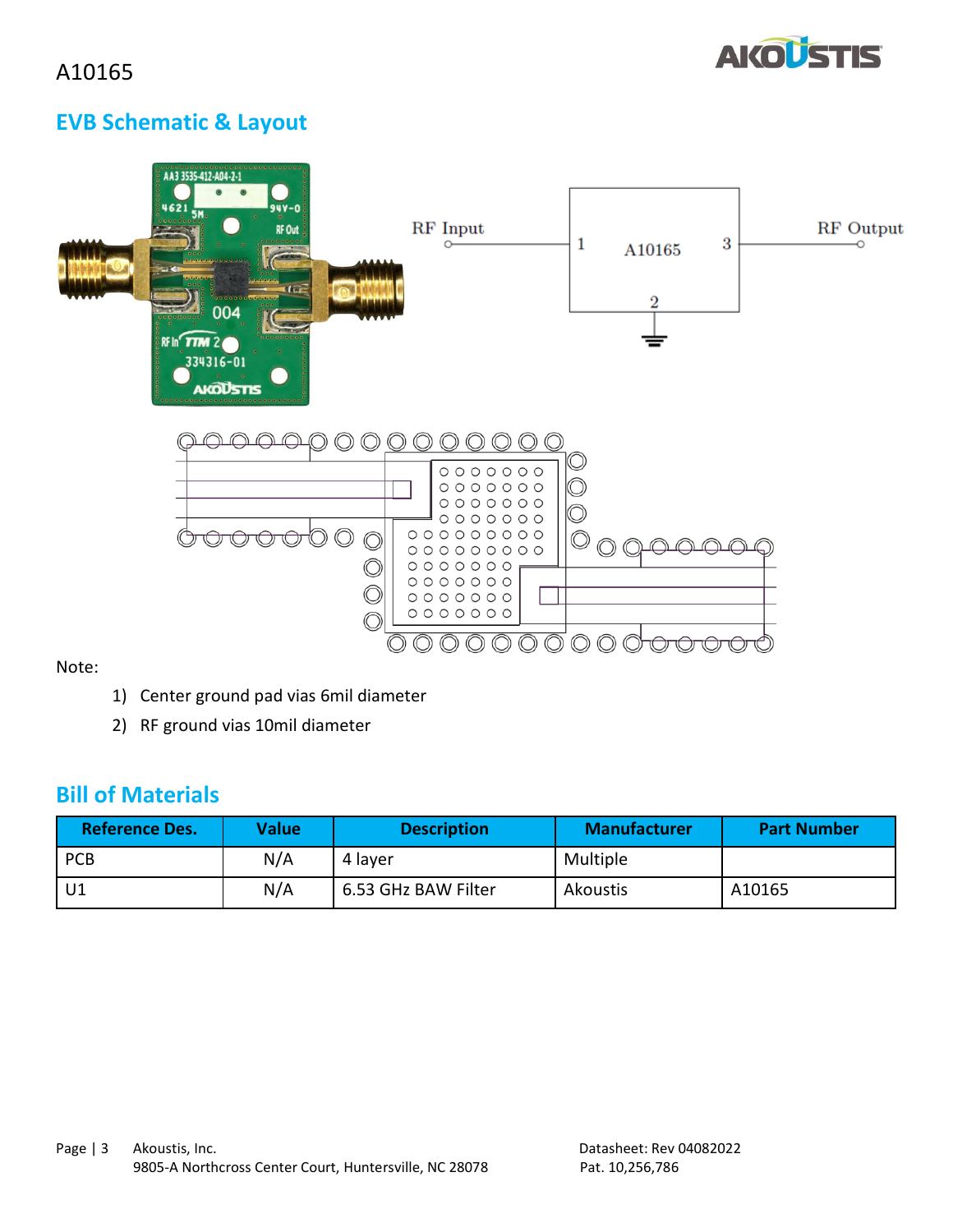

## **Performance Plots (Temp = 25oC unless otherwise noted)**

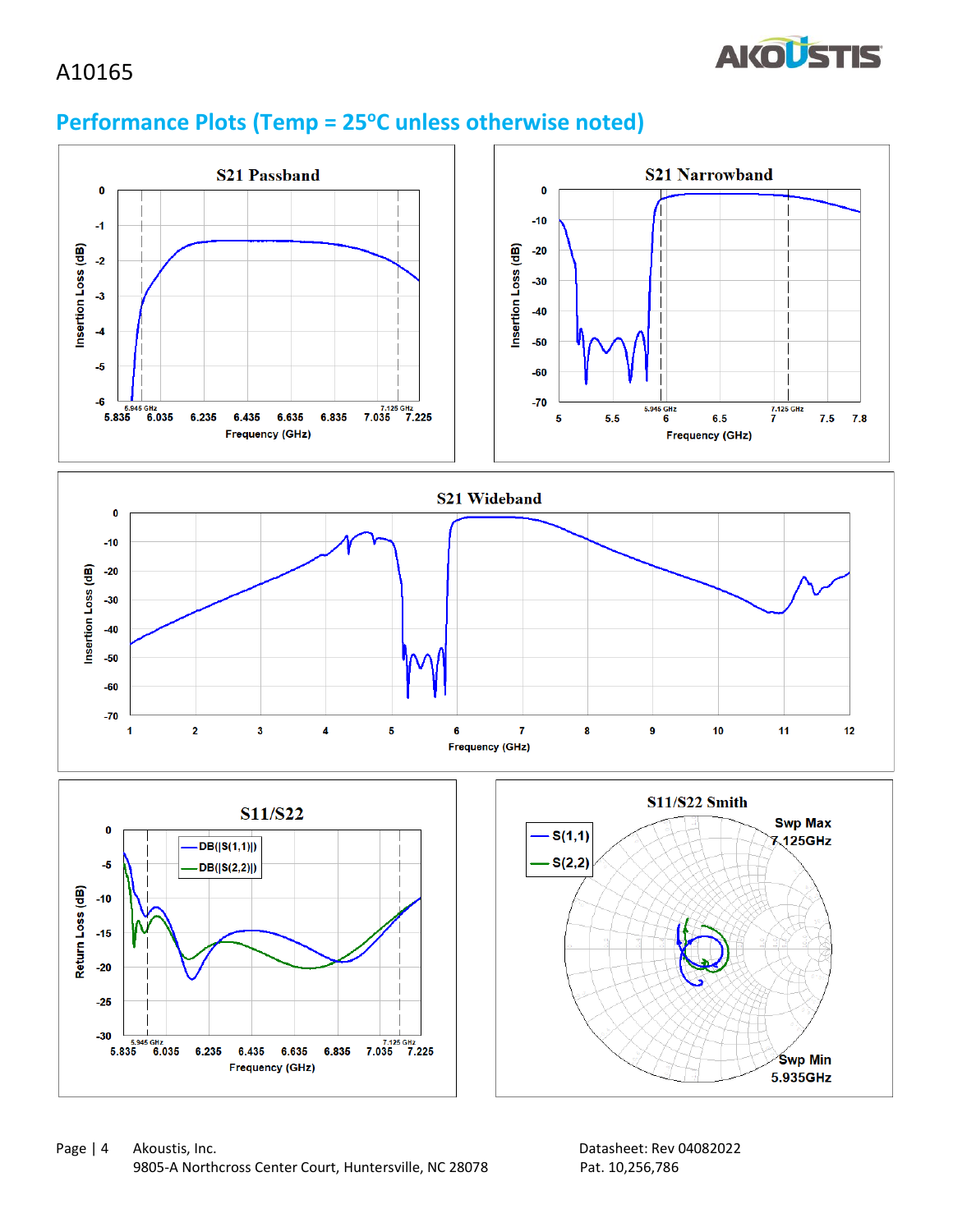

### **Package Drawing & Pin Description**



- 
- 
- 



**Top View** 





**Side View** 



NOTES: 1. Terminal Finish:

Electroless Ni/Electroless Pd/Immersion Au



#### **PCB Mounting Pattern**









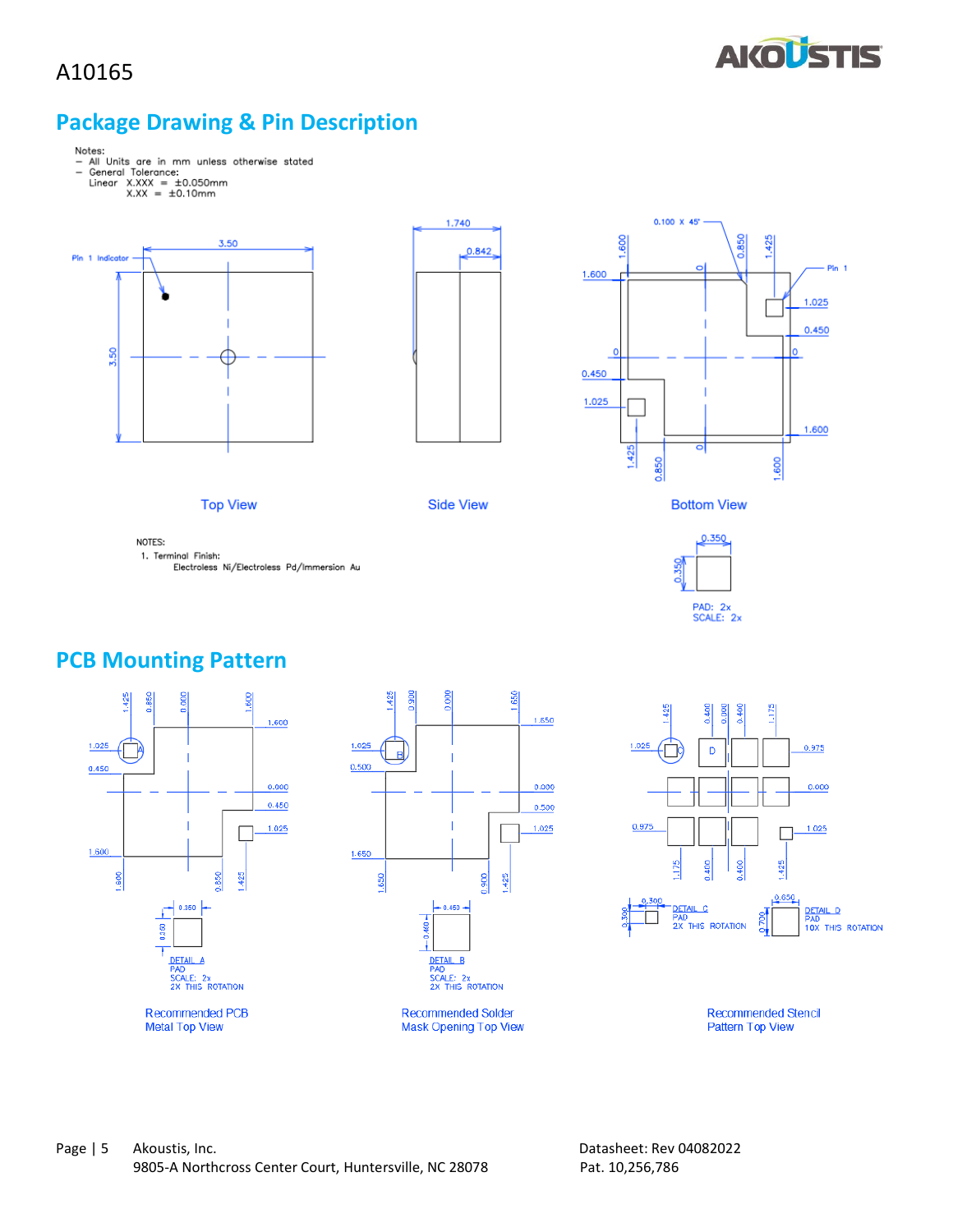



## **Typical Part Marking**



### **Reel Dimensions**



| <b>Reel Dimensiones</b> |                   |                   |                 |                        |                   |                       |  |
|-------------------------|-------------------|-------------------|-----------------|------------------------|-------------------|-----------------------|--|
| <b>Reel Size</b>        | <b>Tape Width</b> |                   | в               |                        |                   | W1 *measured at hub   |  |
|                         | 8 <sub>mm</sub>   | 180 +0/-2.0 mm    | $2.0$ mm +/-0.5 | $13.0 + 0.5 / -0$ mm   | $60.0 +/- 2.0$ mm | $8.40 + 1.5 / -0$ mm  |  |
| 7 Inch                  | $12 \, \text{mm}$ | $180 + 0/-2.0$ mm | $2.0$ mm +/-0.5 | $13.0 + 0.5 / -0$ mm   | $60.0 +/- 2.0$ mm | $12.40 + 2.0 / -0$ mm |  |
|                         | 16 mm             | 180 +0/-2.0 mm    | $2.0$ mm +/-0.5 | $13.0 + 0.5 / -0$ mm   | $60.0 +/- 2.0$ mm | $16.40 + 2.0 / -0$ mm |  |
|                         | 8 <sub>mm</sub>   | $330 +/- 2.0$ mm  | $2.0$ mm +/-0.5 | $13.0 + 0.5 / -0.2$ mm | $102 +/- 2.0$ mm  | $8.8 + 2.0 / -0$ mm   |  |
| 13 Inch                 | $12 \, \text{mm}$ | $330 +/- 2.0$ mm  | $2.0$ mm +/-0.5 | $13.0 + 0.5 / -0.2$ mm | $102 +/- 2.0$ mm  | $12.8 + 2.0 / -0$ mm  |  |
|                         | 16 mm             | $330 +/- 2.0$ mm  | $2.0$ mm +/-0.5 | $13.0 + 0.5 / -0.2$ mm | $102 +/- 2.0$ mm  | $16.8 + 2.0 / -0$ mm  |  |

Note: 7 Inch Reel Only Has One Opening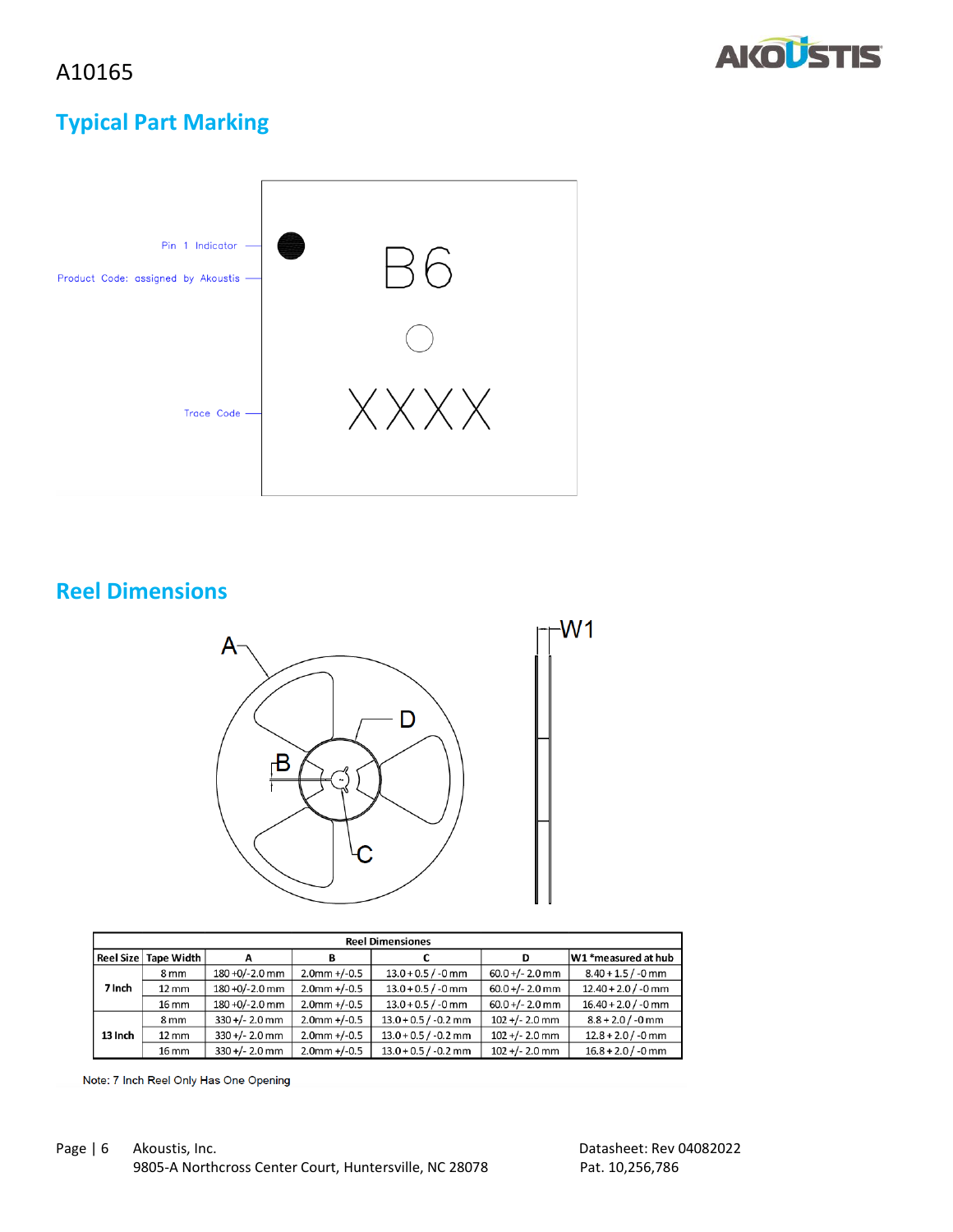

#### **Tape Dimension**





#### **Recommended Solder Profile**

#### Parameter

Max Ramp Up Rate<br>Soak Temp Time Ts(min) - Ts (max)<br>Max Soak Time Ts<br>Liquidous Temp T<sub>L</sub><br>Max Time Above T<sub>L</sub> Max Peak Temperature T<br>Max Time at Peak T<sub>P</sub><br>Max Ramp Down Rate

# Eutectic Sn/Pb 6 Deg C/Second<br>135 - 155 Deg C<br>2 minutes<br>183 Deg C<br>150 Seconds 225 Deg C<br>30 Seconds<br>10 Deg C/Second

6 Deg C/Second<br>150-200 Deg C<br>3 minutes<br>220 Deg C<br>150 Seconds 260 Deg C<br>30 Seconds<br>10 Deg C/Second

Pb Free



Page | 7 Akoustis, Inc. 2008 2022 2012 2022 2024 2024 2022 2024 2022 2024 2022 2024 2022 2022 2024 2022 2022 20 9805-A Northcross Center Court, Huntersville, NC 28078 Pat. 10,256,786